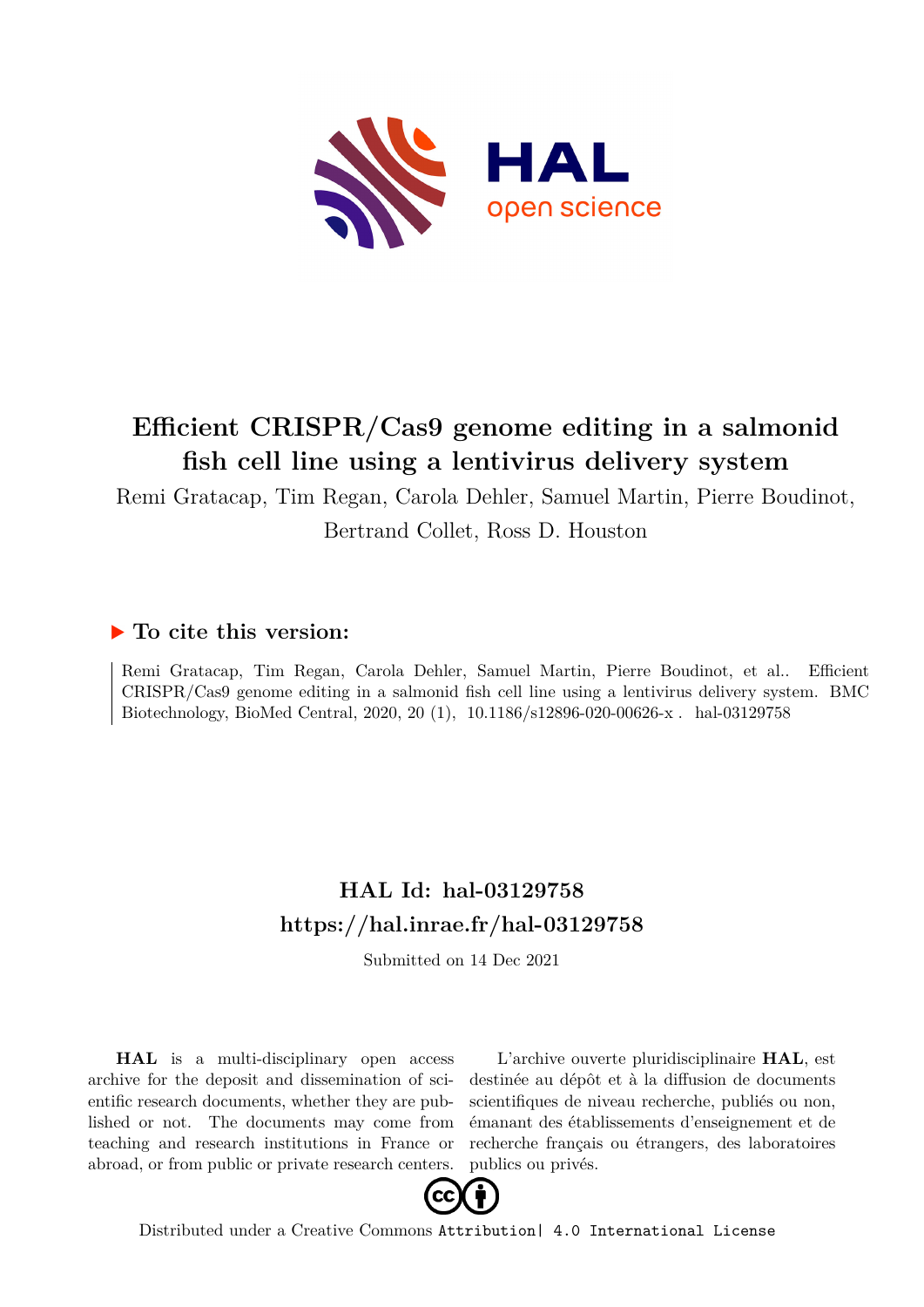### **METHODOLOGY ARTICLE CONSUMING A RESERVE AND LODGE ACCESS**

## Efficient CRISPR/Cas9 genome editing in a salmonid fish cell line using a lentivirus delivery system

Remi L. Gratacap<sup>1\*</sup>®[,](http://orcid.org/0000-0001-9853-2205) Tim Regan<sup>1</sup>, Carola E. Dehler<sup>2</sup>, Samuel A. M. Martin<sup>2</sup>, Pierre Boudinot<sup>3</sup>, Bertrand Collet<sup>3</sup> and Ross D. Houston<sup>1\*</sup>

#### Abstract

Background: Genome editing is transforming bioscience research, but its application to non-model organisms, such as farmed animal species, requires optimisation. Salmonids are the most important aquaculture species by value, and improving genetic resistance to infectious disease is a major goal. However, use of genome editing to evaluate putative disease resistance genes in cell lines, and the use of genome-wide CRISPR screens is currently limited by a lack of available tools and techniques.

Results: In the current study, we developed an optimised protocol using lentivirus transduction for efficient integration of constructs into the genome of a Chinook salmon (Oncorhynchus tshwaytcha) cell line (CHSE-214). As proof-of-principle, two target genes were edited with high efficiency in an EGFP-Cas9 stable CHSE cell line; specifically, the exogenous, integrated EGFP and the endogenous RIG-I locus. Finally, the effective use of antibiotic selection to enrich the successfully edited targeted population was demonstrated.

Conclusions: The optimised lentiviral-mediated CRISPR method reported here increases possibilities for efficient genome editing in salmonid cells, in particular for future applications of genome-wide CRISPR screens for disease resistance.

Keywords: CRISPR, Lentivirus, Gene editing, CHSE, Salmon, Disease resistance

#### Background

Aquaculture is the fastest growing food production sector, and has overtaken capture fisheries as the primary source of seafood for human consumption [1]. However, farmed production of finfish, shellfish, and crustacean species all suffer from infectious diseases that can have negative impacts on animal welfare, the environment, and on commercial viability, constraining future expansion. Selective breeding for improved disease resistance is a promising avenue to tackle these diseases, and has

\* Correspondence: [Remi.Gratacap@ed.ac.uk;](mailto:Remi.Gratacap@ed.ac.uk) [Ross.Houston@roslin.ed.ac.uk](mailto:Ross.Houston@roslin.ed.ac.uk) <sup>1</sup> <sup>1</sup>The Roslin Institute, University of Edinburgh, Easter Bush campus, Midlothian, UK

Full list of author information is available at the end of the article

# **BMC**

tion using genome-wide markers to predict breeding values [4]. However, to date, little is yet known about the functional genes and variants underlying this genetic resistance to disease. Genome editing using reprogrammed CRISPR/Cas9 systems has emerged as a revolutionary tool to make specific and targeted changes to genomes of species' of interest. CRISPR/Cas9 can facilitate identification and

been widely practiced for Atlantic salmon (Salmo salar) and other salmonid species [2, 3]. Family-based selection based on siblings trait recording is now typically augmented with the use of molecular genetic markers, either via marker-assisted selection (based on markers linked to quantitative trait loci, QTL) or genomic selec-

© The Author(s), 2020 **Open Access** This article is licensed under a Creative Commons Attribution 4.0 International License, which permits use, sharing, adaptation, distribution and reproduction in any medium or format, as long as you give appropriate credit to the original author(s) and the source, provide a link to the Creative Commons licence, and indicate if changes were made. The images or other third party material in this article are included in the article's Creative Commons licence, unless indicated otherwise in a credit line to the material. If material is not included in the article's Creative Commons licence and your intended use is not permitted by statutory regulation or exceeds the permitted use, you will need to obtain permission directly from the copyright holder. To view a copy of this licence, visit [http://creativecommons.org/licenses/by/4.0/.](http://creativecommons.org/licenses/by/4.0/) The Creative Commons Public Domain Dedication waiver [\(http://creativecommons.org/publicdomain/zero/1.0/](http://creativecommons.org/publicdomain/zero/1.0/)) applies to the data made available in this article, unless otherwise stated in a credit line to the data.





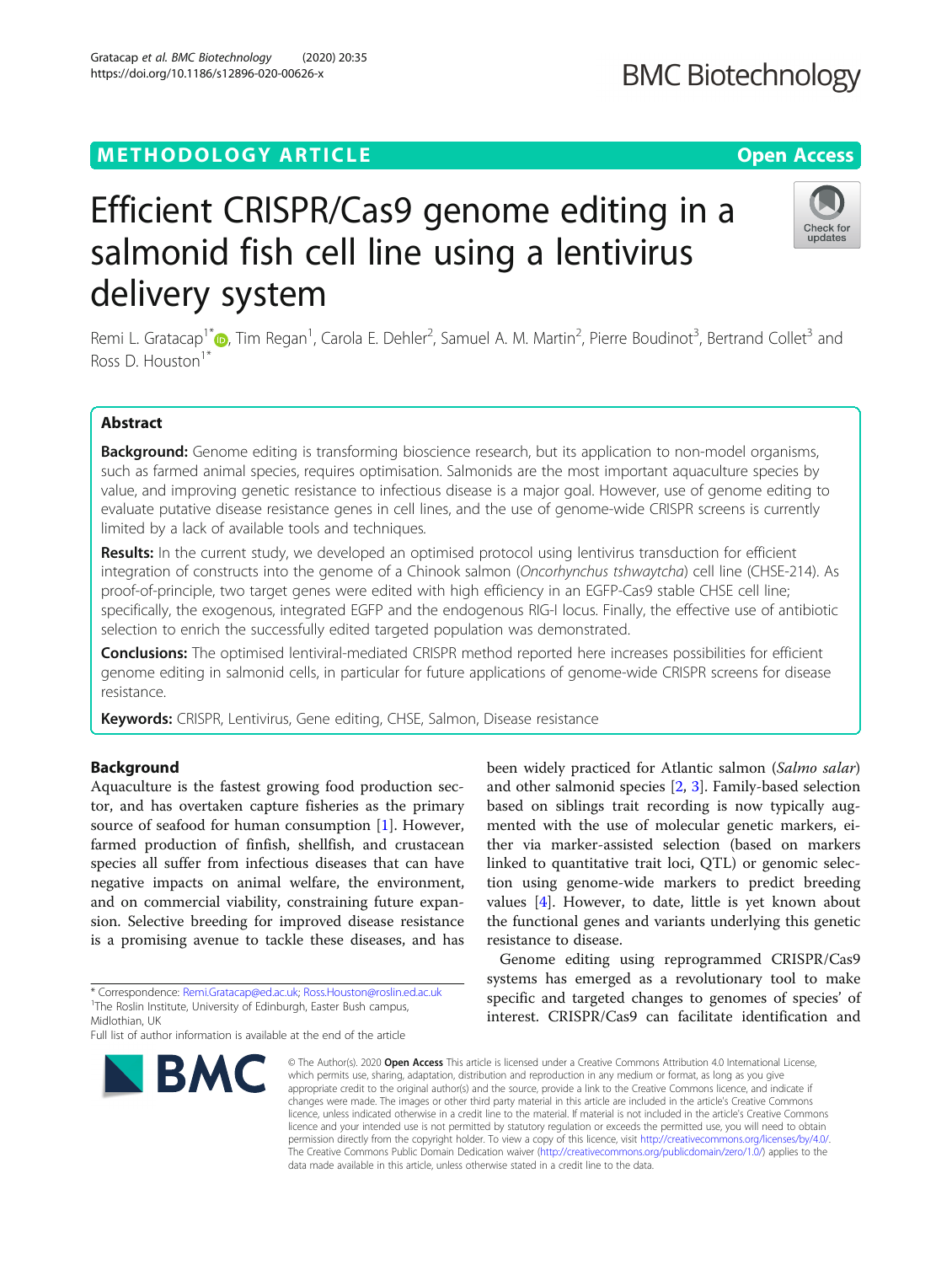characterisation of specific functional variants underlying QTL affecting the trait of interest. The technology facilitates precise gene knockout, activation or inhibition, and can also allow targeted deletion, insertion and even epigenetic modification of genomic DNA [5]. As such, CRISPR/Cas9 can be applied to test targeted perturbation of candidate genes and variants within QTL regions, to assess the consequence on the trait of interest. This knowledge raises the possibility of enhancing genomic selection accuracy via increased weighting on functional variants. In addition, genome editing can potentially by applied to create de novo variation, or to introduce favourable alleles segregating in closely related strains or species [6].

The aforementioned genome editing approaches typically focus on a single target locus, and there are several examples of successful CRISPR editing of single loci in vivo in farmed fish species (e.g. [7, 8]), reviewed in [6]). CRISPR/Cas9 has also been successfully applied in salmonid cell culture models to investigate specific components of the interferon pathway [9]. Another exciting application that has emerged in recent years is the development of genome-wide CRISPR knock out screens in cell culture models [10]. This involves creating a library of tens/hundreds of thousands of guide RNAs (gRNA) targeting either every gene in the genome of the species of interest, or targeting non-translated regions such as enhancers or miRNA  $[11]$ . These guides are then synthesised, packaged into a lentivirus vector, and transduced into a cell line constitutively expressing Cas9 (or alternatively the transduced construct can also code for the Cas9 protein). The lentivirus dose used results in approximately one gRNA integration per cell. The cell pool is then screened (e.g. using a pathogen challenge) and the selected cells (surviving, fluorescently labelled, or another marker of selection) sequenced. The enrichment or depletion of gRNAs compared to the control population informs on the role of their target genes in the phenotype under investigation. This approach has led to fundamental host-pathogen discoveries, particularly in virology as the cell intrinsic nature of the innate immune response is very well suited to interrogation with this platform. Such screens have led to the discovery of the Norovirus receptor [12] and the role of endoplasmic reticulum membrane complex in Zika virus infection [13]. Genome-wide screens have been applied in several species, from humans to fly  $[14]$ , including parasites such as *Toxoplasma gondii* [15], and plants  $[16]$  but has yet to be applied in farmed fish species, where it could have major potential for discovering genes involved in disease resistance, and improving knowledge of hostpathogen interaction.

There are currently several barriers and knowledge gaps preventing the application of genome-wide screens in fish. However, one major barrier was overcome when a potentially suitable cell line was created by Dehler et al. [17], using a random plasmid integration event to stably express Cas9 in the Chinook salmon (Oncorhynchus tshawytscha) cell line (CHSE-EC), a cell line frequently used to study viral diseases of interest to farmed salmonid production. Further, this transgenic line was also modified to stably express EGFP, and Dehler et al. used electroporation of gRNA to successfully knockout the integrated EGFP locus, reporting approximately 35% successful editing. Using this approach, they developed clonal lines of CHSE STAT2 KO and explored the role of this gene in antiviral immunity [9]. Alternatively, the genome editing cargo can be delivered by transient transfection of a plasmid expressing Cas9 and gRNA. Escobar et al., [18] successfully edited the genome in the CHSE cell line but reported a low transfection/expression efficiency (10%) and did not report editing efficiency. To harness the CHSE-EC (or similar Cas9 stable) cell lines as a platform for high-throughput screens, an efficient lentivirus delivery system for the genome-wide library would be highly desirable.

Lentiviral transduction of Cas9 and gRNA has several advantages over other methods, such as electroporation of ribonucleoprotein or transient plasmid transfection. It efficiently integrates into the genome, enabling the creation of stable cell lines, and allows for the integration of antibiotic resistance markers and fluorescent reporters to perform enrichment of edited cells. A multitude of lentivirus plasmid constructs already exist, and have been successfully tested in various species. For these reasons, lentivirus is the delivery method of choice for genome-wide libraries, but has not yet been developed in fish cell lines. In the current study, an efficient lentivirus-based method for genome editing in a salmonid fish cell line is presented. The delivery of lentivirus was optimised to allow integration of a transgene at high efficiency. Using a lentivirus delivered gRNA in the salmonid cell line CHSE-EC, a very high efficiency of genome editing was obtained, after antibiotic enrichment of cells containing both Cas9 and specific gRNA. Finally, as proof of principle, the method was applied to establish a polyclonal cell line enriched for retinoic acidinducible gene-I-like (RIG-I) knock-out cells.

#### Results

#### Efficient transduction of Chinook salmon cells with lentivirus

To improve CRISPR/Cas9 delivery and genome editing efficiency, lentiviral transduction was optimised for use in salmonid cell lines. This was initially performed using a fluorescent reporter construct (CMV:EGFP) in the Chinook salmon cell line (CHSE-214, referred to hereafter as CHSE). To optimise the transduction efficiency,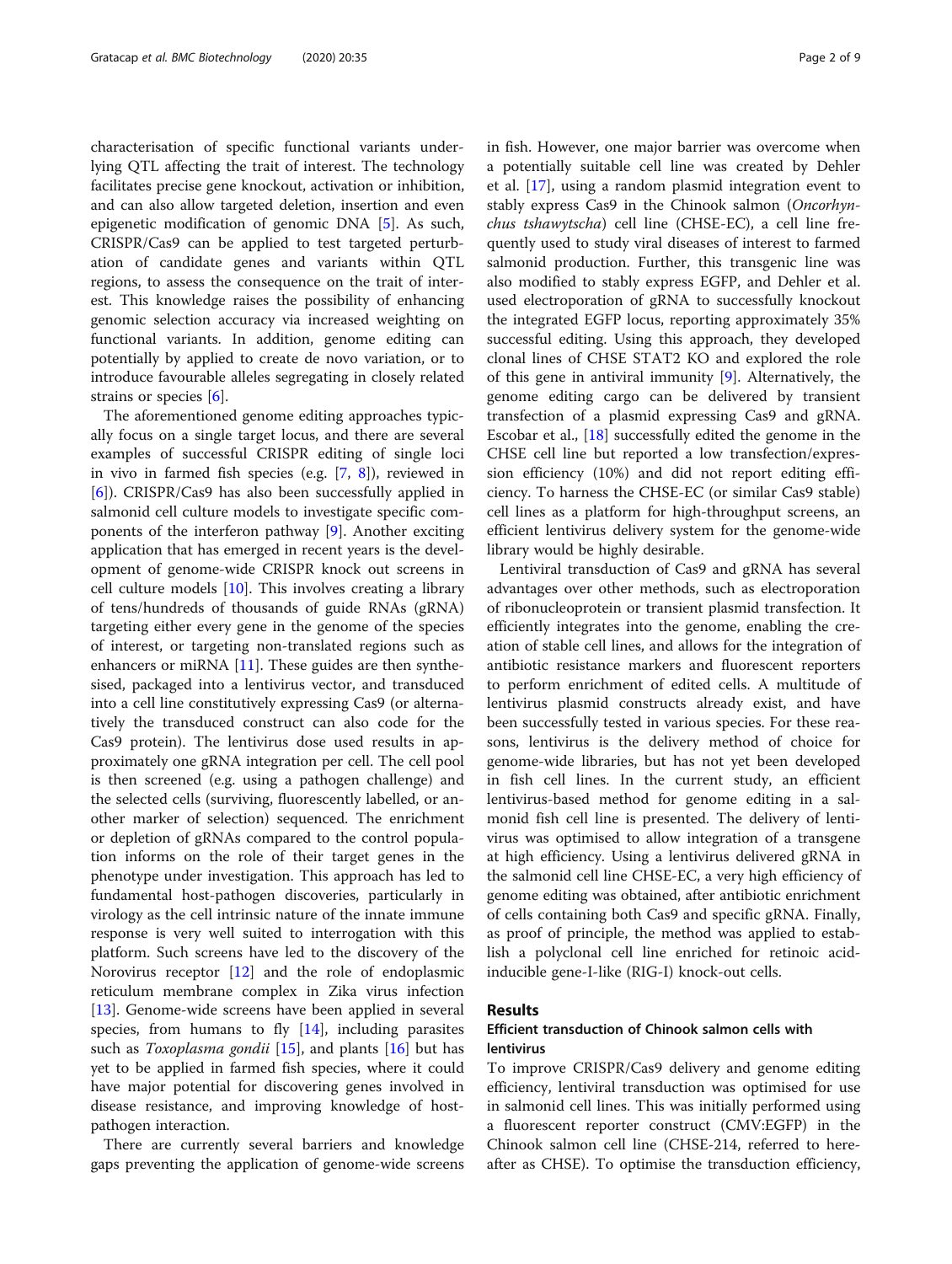three major variables were tested [19, 20]; specifically (i) the impact of incubation temperature; (ii) the impact of including a spinfection (or spinoculation); and (iii) the impact of the duration of the incubation. Flow cytometry was used to determine the efficiency of transduction by measuring the number of fluorescent cells (therefore assumed to be transduced with the CMV-EGFP), with the outputs from the optimised settings shown in Fig. 1a and b.

Temperature of incubation had a major impact on transduction efficiency, with an increased transduction efficiency from 1 to 63% as the temperature was increased from 17 °C to 22 °C (Fig. 1c). Further increase in temperature to 28 °C for 4 h (heat shock) followed by 22 °C incubation (denoted 28–22) resulted in a minor increase in transduction efficiency, from 63 to 73% (Fig. 1c), but overnight incubation at 28 °C caused mortality in the CHSE cells (data not shown). Using the settings of 22 °C incubation for 24 h and neat supernatant of lentivirus, we included a spinfection step and show an improvement of transduction efficiency from 47 to 63% (Fig. 1c). Finally, reducing the incubation time of the cells with the lentivirus from 24 h to 4 h reduced the transduction efficiency from 63 to 43% for 22 °C incubation and 73 to 53% for 28–22 incubation group (Fig. 1d). Therefore, we propose an optimised protocol for efficient transduction of CHSE cells using neat lentivirus supernatant on suspended cells, together with a spinfection step  $(2 h at 1000 x g)$  and incubation for  $24 h$ at  $22^{\circ}$ C (Fig. 1a, b). These optimised settings were used for downstream experiments.

#### Efficient editing of the Chinook salmon genome using a lentivirus system

After optimising the transduction conditions by integrating a GFP expressing construct into the CHSE cell line, a modified CHSE cell line stably expressing Cas9 and EGFP (CHSE-EC [17]) was used to test Cas9-mediated genome editing in these cells. A plasmid, containing a human U6 promoter to drive the expression of a second-generation gRNA scaffold and the puromycin antibiotic resistance gene was used  $[21]$ . The use of the human U6 promoter to drive the expression of a gRNA



Fig. 1 CHSE salmon cells are efficiently transduced with lentivirus. a Efficient transduction of CMV:EGFP in CHSE Chinook salmon cell line by lentivirus. Salmon cells were spinfected at 22 °C with neat lentivirus supernatant for 2 h at 1000 x g. The cells were incubated for 24 h and the media was replaced. After 2 weeks of expansions, fluorescence was recorded by flow cytometry using CHSE wt (not transduced) as control. Split histogram of control cells (top) and pLenti-GFP transduced CHSE with optimal conditions (bottom). Data were normalised to Mode (relative percentage of cells rather than number). **b** Representative image of CHSE cells 8 days post transduction with pLenti-GFP. Differential Interference Contrast (top) and GFP (bottom) channels are represented. Arrows point to GFP negative cells. Scale bar 20 μm. c-d Different conditions of the optimisation protocol with optimal conditions in purple. c, Incubation temperature and spinfection influences the efficiency of transduction. Cells were transduced with neat lentivirus supernatant, spinfected for 2 h at 1000 x g (or not) and incubated at 17 °C (17), 22 °C (22) or heat shocked for 4 h at 28 °C followed by 22 °C for 2 weeks (28–22) until flow cytometry. **d**, Incubation of the cells with the virus for 4 h reduces the efficiency of transduction. CHSE were transduced with neat lentivirus dose at different temperatures and media was changed after 4 or 24 h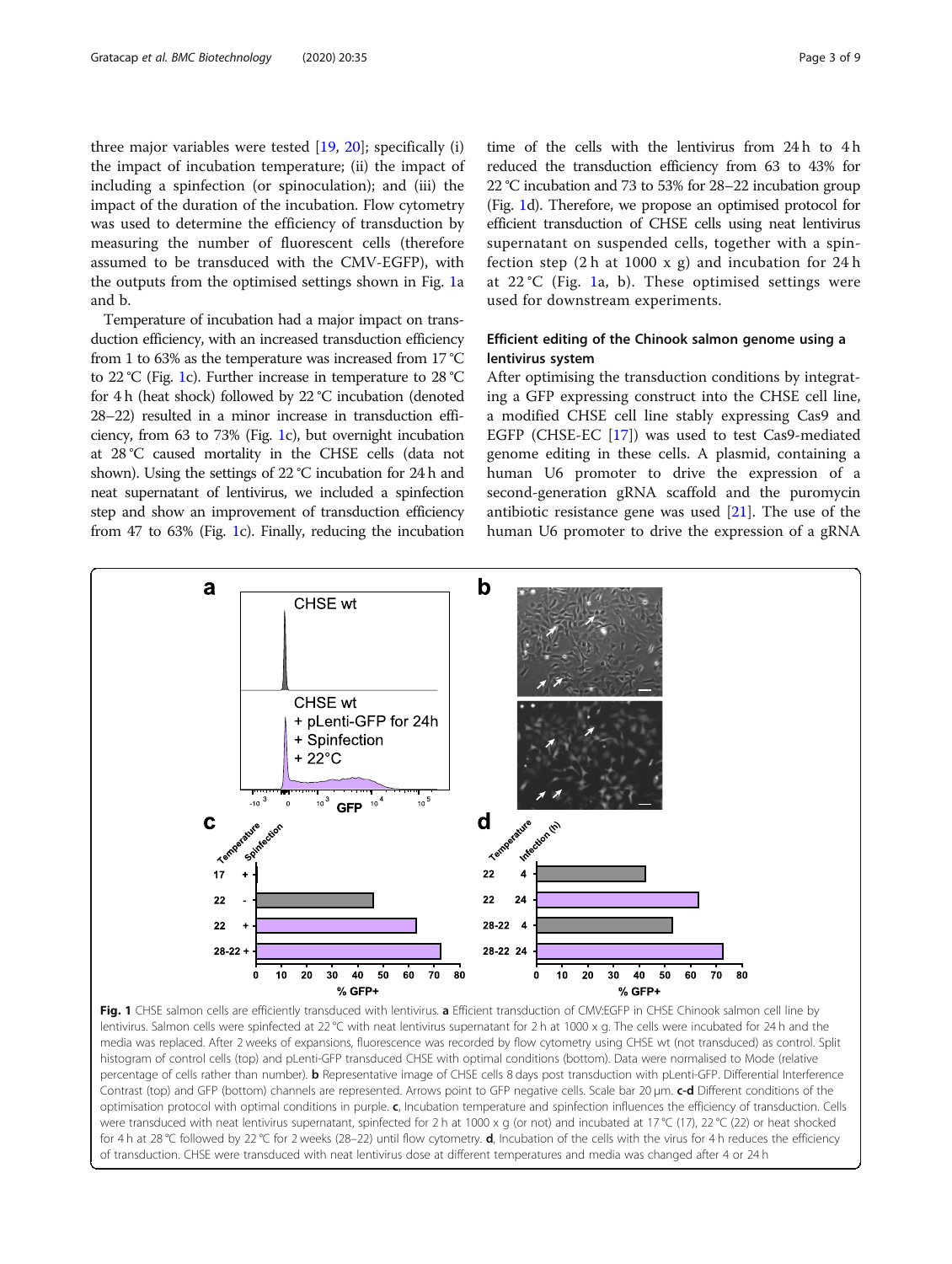has previously been reported to be inefficient in this salmonid cell line [18]. Therefore, to first test this, the gRNA sequence for EGFP [22] was cloned in this plasmid (pKLV2\_EGFP), and transduced CHSE-EC cells using the optimised protocol described previously. Editing efficiency was determined by loss of fluorescence for EGFP editing as well as sequencing of pooled populations of cells (EGFP and RIG-I targets) followed by deconvolution of the pooled sequencing chromatogram using the ICE online software (Synthego Inc., example in Additional file 2: FigS2).

Neat lentivirus supernatant was used to transduce CHSE-EC, which resulted in up to 89.9% reduction in fluorescent cells by flow cytometry (Fig. 2a, b). A 10-fold dilution of the lentivirus supernatant was also used to validate the antibiotics enrichment. This yielded a 42.9% loss of fluorescence, which could be effectively enriched using puromycin selection for 1 week (Additional file 1: Fig. S1), to  $82.5\%$  loss (Lo + Puro, Fig. 2b, c). In close agreement with the flow cytometry data, Sanger sequencing analysis of the target region showed 70% editing (cutting efficiency using ICE, Synthego Inc) of the cells in the neat supernatant group (and 58% in the low dose enriched, Fig. 2c). Deconvolution of the chromatogram edit patterns (ICE analysis) shows that the majority of the edited sequences had a 1 bp insertion (27%) and only 15% of the sequences were estimated to be unedited (Fig. 2d).

In summary, the results show that the pKLV2 plasmid (containing the human U6 promoter) is functional and effective at transcribing gRNA in the CHSE cell line, and that the lentivirus delivery strategy (either neat, or diluted together with antibiotic selection for enrichment) leads to very high genome editing efficiency.

To validate that the editing strategy was efficient on a salmon gene, the Chinook salmon retinoic acidinducible gene-I-like (RIG-I) locus (DDX58, NCBI Gene LOC112222314) was targeted, by creating a pKLV2\_ RIG-I construct. This gene was chosen as it is central in the antiviral defense against RNA virus [23], it exists as a single copy in the chinook salmon genome, and because knockout cell lines may be useful models for future studies of host response to these viruses. The CHSE-EC cells were transduced with pKLV2\_RIG-I supernatant, followed by puromycin selection for 7 days. At least 47% of the cells were edited at the desired locus (Puro-, Fig. 2e) and this was enriched to 60% using puromycin selection (Puro+, Fig. 2e). Similarly to the EGFP edited cells (Fig. 2d), 1 bp insertion was the most common type of edit detected (Fig. 2f). We also sequenced the 2 top offtargets regions predicted by CRISPOR (TableS1) and evaluated editing using Sanger sequencing as previously described (FigS2). No editing was detected in either of the regions (FigS3). These results demonstrate that

endogenous genes in the chinook salmon CHSE cell line can be targeted for genome editing using lentivirus.

Taken together, these results show that the lentivirus delivery strategy described herein, together with the Cas9 expressing CHSE cell line (CHSE-EC) can easily, rapidly and efficiently be used to edit the genome of salmonid cells, and suggests that the method could be applied to the new generation of CRISPR/Cas9 platforms such as base editors and CRISPR activation/inhibition.

#### **Discussion**

The results of the current study show efficient lentivirus transduction in the salmonid cell line CHSE-214 and the first demonstration of lentivirus-mediated editing in salmonid fish cells. The optimised protocol described results in the most efficient genome editing of a salmonid cell line to date. However, it is important to note that the results are based on single experimental replicates, and it will be beneficial to repeat the editing in this cell line, as well as to test in other fish cell lines to demonstrate the versatility of the method. Nonetheless, this study paves the way to high-throughput genome editing in salmonid cells, and for simpler generation of transgenic cell lines.

Retroviruses have widely been used to infect animal cells and to deliver cargo which can be integrated or not in the genome [24]. Over 25 years ago, it was shown that fish cells (zebrafish, Danio rerio ZF4, Rainbow trout, Oncorhynchus mykiss RTG-2 and Chinook salmon, CHSE-214) could be transduced with retrovirus (Moloney murine leukemia virus, MLV) after subtyping it with the VSV-G envelope glycoprotein (from Vesicular Stomatitis Virus) [25]. Thereafter, several viral delivery vectors have been tested for the expression of genes (integrative or non-integrative system) in several fish cells and in vivo, including MLV [26], Semliki Forest Virus (SFV) [20], lentivirus, adeno-virus (Ad) and adeno-associated virus (AAV) [27–29], with levels of efficiency varying from very high [Ad in zebrafish cells [27]] to low [MLV in medaka stem cells [26]]. Therefore, the transduction of cell lines has been shown to be efficient with the retrovirus system, but its adoption to edit the genome of fish cell lines has not been demonstrated.

In the present study, the delivery method of the retrovirus-derived second-generation lentivirus system [30] was optimised to stably integrate an EGFP construct in the salmonid cell line CHSE-214. Transduction efficiency is dependent on temperature and is almost completely blocked at incubation below 17 °C. The cell type and temperature influence on lentivirus transduction efficiency has been reported previously in mammalian cells [19, 31]. In fish cell lines, SFV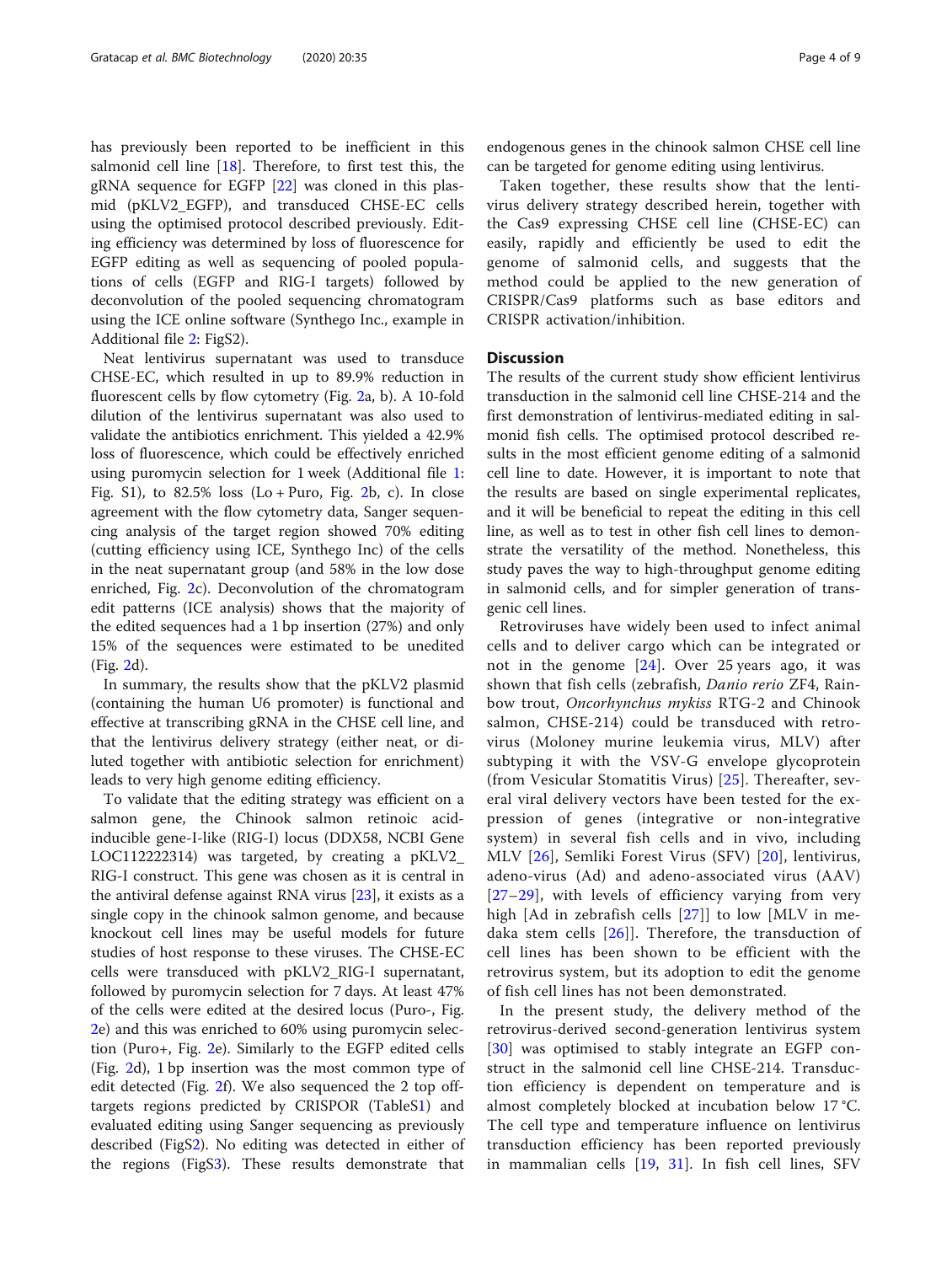

infection was reduced 1000-fold in the Atlantic salmon F95/9 cell line and completely blocked in CHSE-214 as the temperature was decreased from 25 to 15 °C [20]. This temperature restriction is fortunately not a limiting issue as most fish cell lines, derived from cold or warm water species, are adapted to temperatures of 20 °C or above  $[32]$ . Similar to several studies in mammalian cells, adding a spinfection step (1000 x g for 1–2 h) greatly enhanced the transduction efficiency of LV in the current study  $[19, 33]$ . The relative ease of stably integrating a reporter construct and possibly tagging the native protein  $[34]$  is likely to help with in vitro research in salmonid cell lines.

A major advantage of lentivirus transduction is the possibility to integrate an antibiotic resistance cassette to enrich the transduced cells. Using this approach, it is possible to use a relatively low viral dose, which ensures that a single copy of the insert is integrated in the genome, and subsequently enrich the transduced cells with antibiotic treatment to very high proportion of cells. The high transduction efficiency and genome editing achieved offer advantages over less efficient gene editing methods such as the possibility to directly use the cells generated as a pooled population without the tenuous process of single cell cloning. However, it should be noted that lentivirus, like most integrating retroviruses,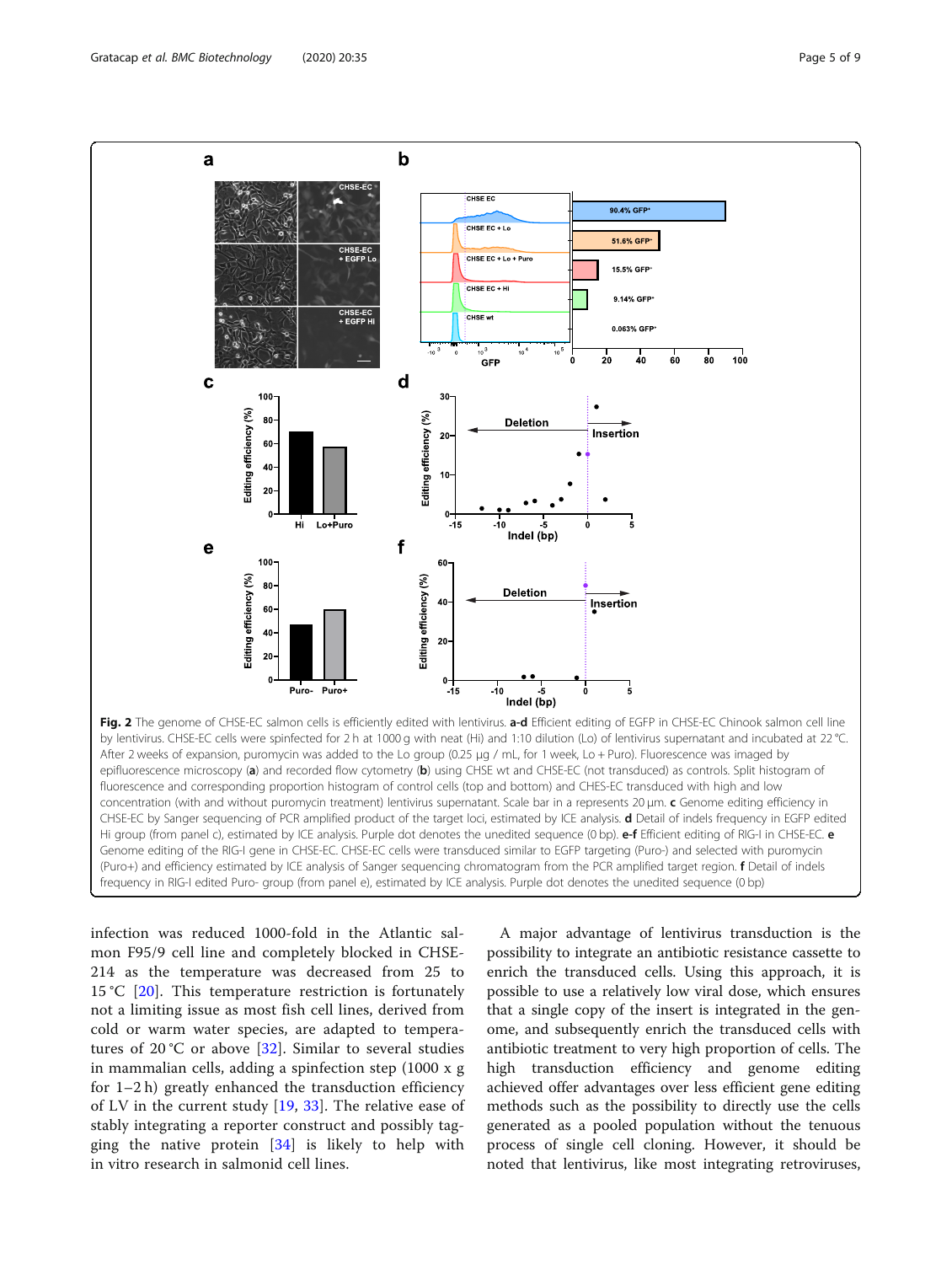tend to integrate at the site of active transcription (active genes) and that an immune response (interferon stimulated genes) has been reported with lentivirus transduction (i.e. infection)  $[35, 36]$ .

By using the CHSE-EC cell line which constitutively expressed Cas9, in combination with a lentivirus packaging a gRNA construct targeting EGFP or RIG-I, the genome of the salmonid cells was edited at very high efficiency. Using this strategy, the previously reported editing efficiency of 35% by electroporation of the gRNA [17] was improved to almost 90% editing of EGFP (as assessed by flow cytometry). Nonetheless, it should be noted that electroporation of difficult-to-transduce cells has been extremely successful and is also one of the main approaches to edit the genome of mammalian immune cells [37].

The expected positive correlation was observed between the editing efficiency estimated by Sanger sequencing and the phenotype observed when targeting the exogenous EGFP gene in the CHSE-EC salmonid cell line. However, disrupting specific pathways by precise targeting of endogenous genes might be more challenging, due to the recent salmonid whole genome duplication (approx. 95 million years ago, [38]). As such, it will be necessary in many cases to target all paralogs to achieve the desired phenotype. Moreover, several mechanisms have been hypothesized to explain genetic robustness (i.e. a mutation not exhibiting the expected phenotype), such as functional redundancy [39], rewiring of genetic networks [40], adaptive mutations [41] or transcriptional adaptation [42]. Finally, off-target are an ever-present concern when editing the genome with Cas9 and great care has to be used then choosing gRNA sequences to minimise the possibilities of off-target. In the present study, the 2 top off-target regions (Table S1) were sequenced and showed no editing (FigS3).

#### Conclusions

The optimised protocol described in this study allows for relatively fast and cost-effective gene editing in Chinook salmon cells to generate reporter or CRISPR KO lines. Cell lines from other salmonid species such as Atlantic salmon might be readily transduced with similar lentivirus systems. However, salmonid cell lines are generally slow growing and difficult to transfect with plasmids, with the CHSE being the most amenable to clonal expansion. Therefore, development of embryonic cell lines from other salmonid species may be a useful approach to generate appropriate cell lines for CRISPR KO experiments in other commercially relevant aquaculture species.

The prospect of developing and applying a genome wide CRISPR KO screen in fish cell lines is very attractive for many reasons  $[6, 10]$  and the present system paves the way towards such a platform for salmonids. This has the potential to be transformative for the testing of candidate disease resistance genes generated by Genome-Wide Association Studies as well as de novo discovery of genes involved in host-pathogen interactions in fish.

#### **Methods**

#### Cell culture

CHSE-214 cell line from Chinook salmon (ECACC #91041114) was obtained from Sigma (catalogue #00021714). CHSE-EC were a kind gift from Bertrand Collet and previously described in [17]. Both salmonid cell lines were cultured in L15 media (Sigma L1518) supplemented with 10% heat inactivated fetal bovine serum (FBS, Gibco) and 1x Pen/Strep (P/S) antibiotics (Gibco). Cells were cultured at 22 °C (or see optimisation for other temperatures) without  $CO<sub>2</sub>$  and split 1:4 at 80% confluency. Lenti-X 293 T (Takara/Clontech, catalogue #632180) were cultured in DMEM + 10% FBS, Penicillin, Streptomycin and Glutamine, Sodium Pyruvate and NEAA (all from Gibco). Cells were cultured at 37 °C with 5%  $CO<sub>2</sub>$  and split 1:20 at 80% confluency. Puromycin (Cayman chemicals) was used for antibiotic selection at  $0.25 \mu g/mL$  for 7 days (Additional file 1: FigS1). The media was changed every 3–4 days.

#### gRNA design

All gRNAs were designed using CRISPOR [\(www.crispor.](http://www.crispor.tefor.net) [tefor.net](http://www.crispor.tefor.net)) and the Chinook salmon reference genome (NCBI GCF\_002872995.1, Otsh\_v1.0) was used for offtarget evaluation. The top 2 off-target sites were selected from the aggregate of MIT and CDF off-target scores (Supplementary TableS1). The oligos and PCR primers spanning the edited locus (400–600 bp), synthesised by IDT or Sigma can be found in Table 1. All oligos (Table 1) were resuspended to  $100 \mu$ M in 1x TE.

#### Plasmids constructs (Table 2)

pKLV2-U6gRNA5(BbsI)-PGKpuro2ABFP-W (pKLV2) was a gift from Kosuke Yusa (Addgene plasmid # 67974). Specific gRNA for EGFP and RIG-I (Table 2, underlined) were cloned according to Golden Gate reaction from ZhangLab protocol (Addgene SAM library sgRNA cloning protocol) using BbsI-HF (NEB) and Stbl3 competent *E. coli* cells (Thermo Fisher) for transformation. Briefly, 1 μL of each oligo (100 μM) were mixed with 1 μL of T4 ligation buffer (NEB) and  $7 \mu$ L of water. The mix was heated to 95 °C for 5 min and cooled to room temperature. 1 μL of the annealed oligos was mixed with 25 ng of pKLV2, 1 μL of T4 ligation buffer, 9 μL of water and 0.5 μL of BbsI enzyme and 0.5 μL of T4 ligase enzyme (200 U, NEB). The mix was incubated for 10 cycles of 5 min at 37 °C and 5 min at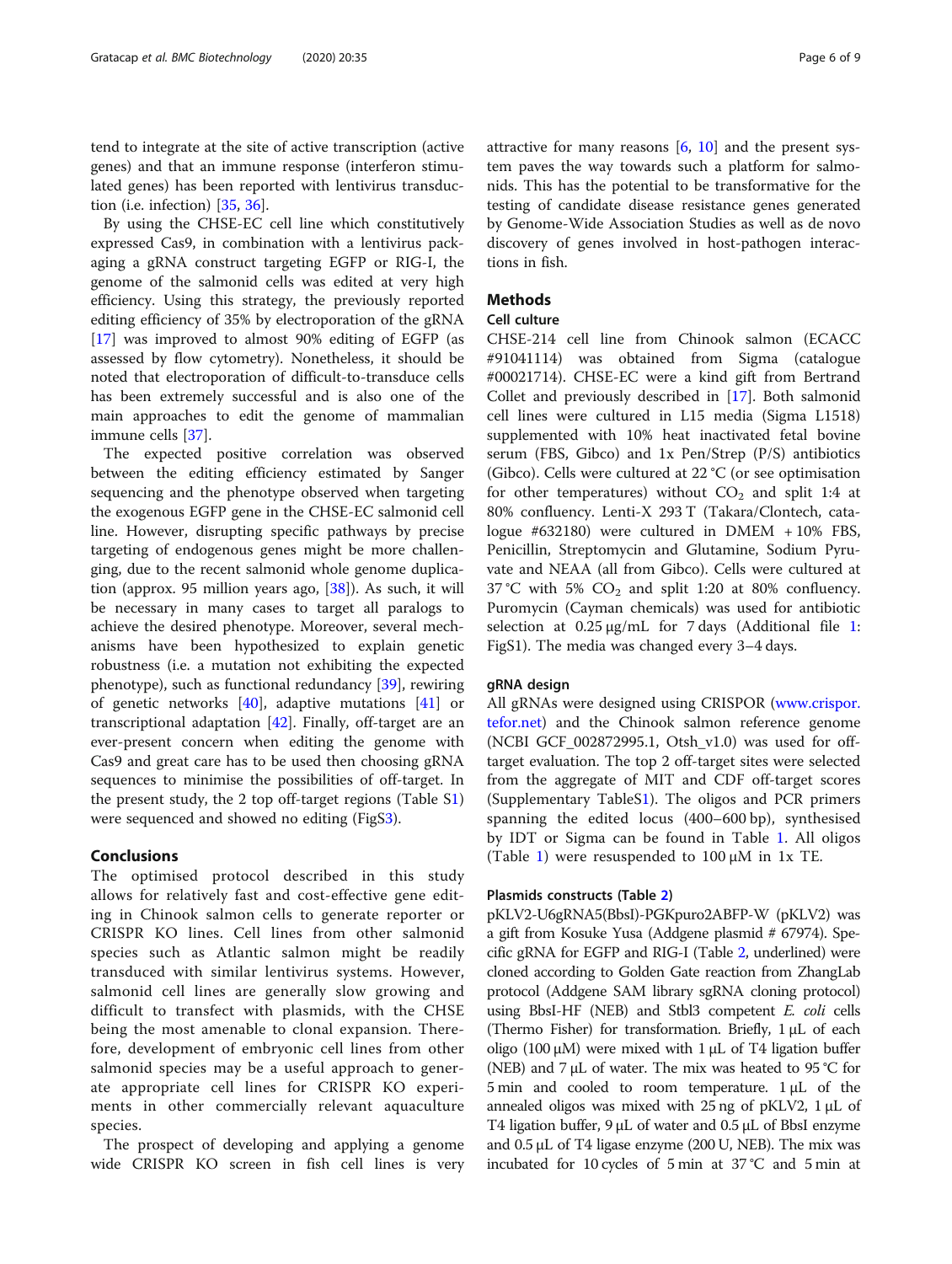23 °C. Five μL were transformed in 50 μL competent *E. coli* (Stbl3, Thermo fisher). Four colonies were picked and grown in LB + Carbenicillin, the plasmids purified (NEB Monarch Plasmid miniprep) and sequenced to verify correct insertion using U6\_Fw\_seq primer (Table 1).

#### Lentivirus production

Supernatants containing lentiviral particles were produced by transient transfection of x293T cells using Lipofectamine 2000 (Invitrogen). To transfect one well of a 6-well plate,  $1.5 \times 10^6$  x293T cells were plated in 4 mL of complete media and incubated overnight at 37 °C (70% confluency at 24 h). The following day,  $1.8 \mu$ g of lentiviral vector, 1.8 μg of psPAX2 (gift from Didier Trono, Addgene plasmid  $# 12260$ ) and  $0.4 \mu g$  of pMD2.G (gift from Didier Trono, Addgene #12259) were added to 160 μL of Opti-MEM (no phenol red, Gibco), 12.5 μL of Lipofectamine 2000 was added to 140 μL of Opti-MEM and both tubes incubated for 5 min at room temperature. The Lipofectamine 2000 mixture was then added to the plasmids mixture and further incubated for 20 min at room temperature. The transfection complex (300 μL) was added dropwise to one well of x293T and incubated for 48 h at 37 °C with CO2. Viral supernatant was then harvested, centrifuged at 500 x g for 4 min, filtered using a 0.45 μm low protein retention syringe filter (Sartorius) and 0.5 mL aliquots were stored at − 80 °C.

#### Lentiviral transduction

For lentiviral transduction of CHSE or CHSE-EC, 50 μL of cells  $(4.10^5 \text{ cells/mL})$  were mixed with 100  $\mu$ L of the lentiviral supernatant (at various dilutions) in a 96-well plate or 200 μL of cells plus 400 μL of viral supernatant in 24-well plate, and centrifuged for 2 h at 1000 x g. Additionally, a lentivirus-free control condition (CHSE-EC wt) was also included to validate the antibiotic selection procedure (i.e. 100% death upon puromycin selection). Media was changed after 4 h or 24 h. After transduction, cells were incubated at the indicated temperatures and split as needed. Cells were then expanded once reaching 80% confluence. Antibiotics treatment was carried out for 7 days and the surviving cells expanded once reaching 80% confluence. After 2 rounds of expansion, genomic DNA was isolated from a minimum of 50,000 cells (see 7.7 Sequencing).

#### Flow cytometry

Transduced cells were detached with trypsin, centrifuged and resuspended in PBS. The cells were kept on ice and flow cytometry was performed using a Fortessa-X20 (BD Biosciences). Events were gated to remove doublet cells and the GFP intensity of each cell was analysed with FlowJo 10.6.0 (Becton Dickinson). Transduction efficiency with CMV:EGFP construct (Fig. 1) was calculated by dividing the number of EGFP positive cells by total number of cells acquired (minimum 5000 cells).

Table 2 Plasmids used in this study (from Addgene, USA)

| <b>Table 2</b> Plasmids used in this study (from Addgene, USA) |                                    |                          |  |
|----------------------------------------------------------------|------------------------------------|--------------------------|--|
| Plasmid construct                                              | Plasmid name (Addgene)             | Plasmid number (Addgene) |  |
| pLenti CMV:EGFP_PGK:Puro                                       | pLenti CMV GFP Puro (658-5)        | 17,448, [43]             |  |
| pLenti hU6:gRNA_PKG:Puro                                       | pKLV2-U6qRNA5(BbsI)-PGKpuro2ABFP-W | 67.974, [21]             |  |

**Table 1** Primers used in the study (from IDT or Sigma). gRNA target sequence underlined

| Primers name                                            | Primer sequence            | Annealing temp (°C) |
|---------------------------------------------------------|----------------------------|---------------------|
| EGFP_Fw_gRNA                                            | caccgggcgaggagctgttcaccg   | N/A                 |
| EGFP_Rv_gRNA                                            | aaaccggtgaacagctcctcgccc   | N/A                 |
| EGFP_Fw_seq (CMV-F)                                     | cgcaaatgggcggtaggcgtg      | 63.5                |
| EGFP_Rv_seq                                             | gctgaagcactgcacgccgt       |                     |
| U6_Fw_Seq (hU6-F)                                       | gagggcctatttcccatgatt      | N/A                 |
| Otsha_RIG-I_Fw_gRNA                                     | caccgcgttccagaggttgcagag   | N/A                 |
| Otsha_RIG-I_Rv_gRNA                                     | aaacctctgcaacctctggaacgc   | N/A                 |
| Otsha_RIG-I_Fw_seq                                      | aagtgtcaaagtacagcaattctagc | 64                  |
| Otsha_RIG-I_Rv_seq                                      | cttccagggcatctagcagg       |                     |
| Otsha_RIG-I_OffT1_Fw_seq Offfasasfafqfaf'fl_Off1_Fw_sec | tgttgatctctgccttgcac       | 64                  |
| Otsha_RIG-I_OffT1_Rv_seq                                | tatcccaccttggttgcttc       |                     |
| Otsha RIG-I OffT2 Fw sec                                | cggacaacaggccattagat       | 64                  |
| Otsha RIG-I OffT2 Rv sec                                | tggcgtactgcactagcatc       |                     |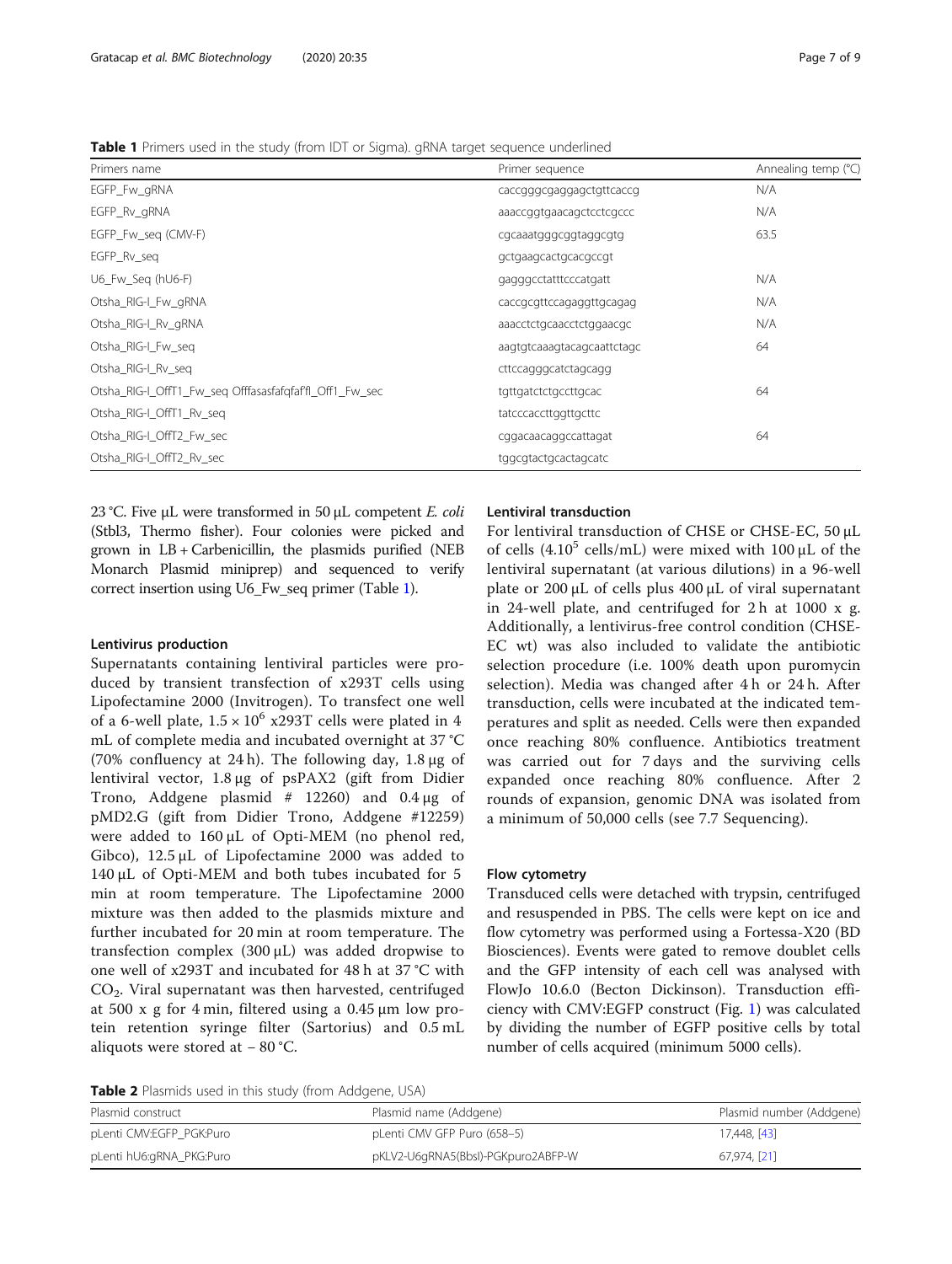#### Sequencing

Genomic DNA was extracted with QuickExtract buffer (Lucigen) by adding 30 μL to a single well of a 96-well plate and incubating for 5 min. The samples were then processed according to the manufacturer's instructions (65 °C for 6 min and 98 °C for 2 min). PCR was performed with 50 μL reactions using NEB Q5 and 1 μL of the gDNA for 33 cycles amplification at optimal annealing temperature (see Table 1). Amplified products were purified using AMPure XP magnetic beads (Agencourt) according to the manufacturer's instructions. Purified PCR products were sequenced by GATC/Eurofins. Sequence (ab1 files) were analysed with Interference of CRISPR Edits software ([www.ice.synthego.com](http://www.ice.synthego.com), [44]) to determine the editing and knock-out (KO, frame-shift or early stop codon) efficiency, compared to controls (non-edited).

#### Cell survival (puromycin resistance)

CellTiter-Glo 2.0 (Invitrogen) was used for cell viability assays. Briefly, CHSE-EC cells were plated in 96 well plate at 8000 cells per well and, after 24 h, different concentrations of Puromycin (Cayman chemicals) were added to each well (in duplicates). After 7 days incubation at 22 °C, cells were rinsed in PBS and 120 μL of diluted solution of CellTiter-Glo (1:10 in PBS) was added to each well. The plate was incubated in the dark for 30 min rocking at room temperature and 100 μL of the solution was transferred to a flat bottom white wall 96-well plate (Greiner Bio-One). The luminescence was measured immediately using a Cytation 3 imaging reader and the Gen5 software (V3.03, both from BioTek).

#### Supplementary information

Supplementary information accompanies this paper at [https://doi.org/10.](https://doi.org/10.1186/s12896-020-00626-x) [1186/s12896-020-00626-x.](https://doi.org/10.1186/s12896-020-00626-x)

Additional file 1 Figure S1. Puromycin can be used to select for resistant cells. CHSE-EC cells were treated for 7 days with different concentrations of Puromycin and the survival was calculated by CellTiter-Glo. A concentration of 0.25 μg/mL of puromycin was found to be the minimal concentration to efficiently kill all non-antibiotic-resistant cells.

Additional file 2 Figure S2. Editing efficiency estimation, The analysis of the editing of pooled cell population samples using ICE online software. a. The chromatograms (.ab1 file) from the control (non-edited) and edited samples, along with the gRNA sequence are uploaded on ice. sythego.com. b. The platform verifies that the cut site corresponds to the start of the mixed population chromatogram and deconvolutes the picks to original sequences  $+$  or  $-$  a few bases. c. The results are presented as the percentage of each edited sample present in the pooled population contributing to the mixed chromatogram.

Additional file 3 Figure S3. Off-target editing. Off-target evaluation of RIG-I editing. a: The sequence of the top 2 off-target sites are represented along the gRNA sequence used for targeting RIG-I (red box in the middle). Blue letters indicate differences with the original sequence. An additional nucleotide was sequenced in the CHSE-EC cell line, not present in the published sequence (Otsh\_v1.0, green box). b: Diagram representing

the editing efficiency in the off-target regions (OffT1: ch7:73101728– 73,102,398 and OffT2: ch14:42341999–42,342,859). No off-target was detected by Sanger sequencing in either sample (Puro- and Puro+; all sequences, including CHSE-EC (wt) were compared to CHSEwt). c: Representative chromatogram from the sequencing of off-target region 1 (OffT1) in CHSEwt (Control sample, bottom track) and CHSE-EC-RIG-I Puro + (Edited Sample, top track).

Additional file 4 Table S1. Predicted Off-target sites. List of all predicted off-targets from CRISPOR website for 354 bp in RIG-I exon 2 (Tab1). The selected gRNA is labeled 224 forw and the list of off-targets can be found lines 2127–2240. Tab2 summarises the predicted off-targets for gRNA 224 forw. The sum of the two off-target scores (MIT and CDF) were calculated to rank the results. The 2 targets selected are highlighted.

#### Abbreviations

Ad: Adenovirus; AAV: Adeno-Associated Virus; Cas9: CRISPR associated protein 9; CMV: Cytomegalovirus; CRISPR: Clustered Regularly Interspaced Short Palindromic Repeats; EGFP: Enhanced Green Fluorescent Protein; gRNA: guide RNA; ICE: Inference of CRISPR Edits; KO: Knockout; MLV: Murine Leukemia Virus; LV: Lentivirus; PBS: Phosphate Buffer Saline; PCR: Polymerase Chain Reaction; PGK: Phosphoglycerate Kinase; Puro: Puromycin; QTL: Quantitative Trait Loci; RIG-I: Retinoic Acid Inducible Gene I; RNP: Ribonucleoprotein; SFV: Semliki Forest Virus; STAT2: Signal Transducer and Activator of Transcription 2; VSV: Vesicular Stomatitis Virus

#### Acknowledgements

We would like to acknowledge colleagues within Ross Houston's laboratory and Spring Tan for fruitful discussions as well as the Roslin Institute Bioimaging and Flow cytometry consortium.

#### Authors' contributions

RH, TR and RG conceived and designed the study; RG performed the experiments; CD, SM, BC and PB contributed data and reagents; RH, TR and RG wrote the paper. All authors read and contributed to the final manuscript.

#### Authors' information

N/A

#### Funding

The present study was funded by were funded by the Biotechnology and Biological Sciences Research Council (BB/R008612/1, BB/S004343/1 to RH and RG; grant BB/R008973/1 to SM and CD) and the Institute Strategic Programme Grants (BBS/E/D/20002172, BBS/E/D/30002275 and BBS/E/D/ 10002070, to RH and RG). The funders had no roles in the study design, data collection and analysis, decision to publish or preparation of the manuscript.

#### Availability of data and materials

The datasets used and/or analysed during the current study (flow cytometry and Sanger sequencing files) are available from the corresponding authors on reasonable request.

#### Ethics approval and consent to participate

Not required for this study.

#### Consent for publication

Not required for this study.

#### Competing interests

The authors declare that they have no competing interests.

#### Author details

<sup>1</sup>The Roslin Institute, University of Edinburgh, Easter Bush campus, Midlothian, UK. <sup>2</sup>Institute of Biological and Environmental Sciences, University of Aberdeen, Aberdeen, UK. <sup>3</sup>Virologie et Immunologie Moleculaires, Institut National de Recherche Agronomique (INRA), Universite Paris-Saclay, Jouy-en-Josas, France.